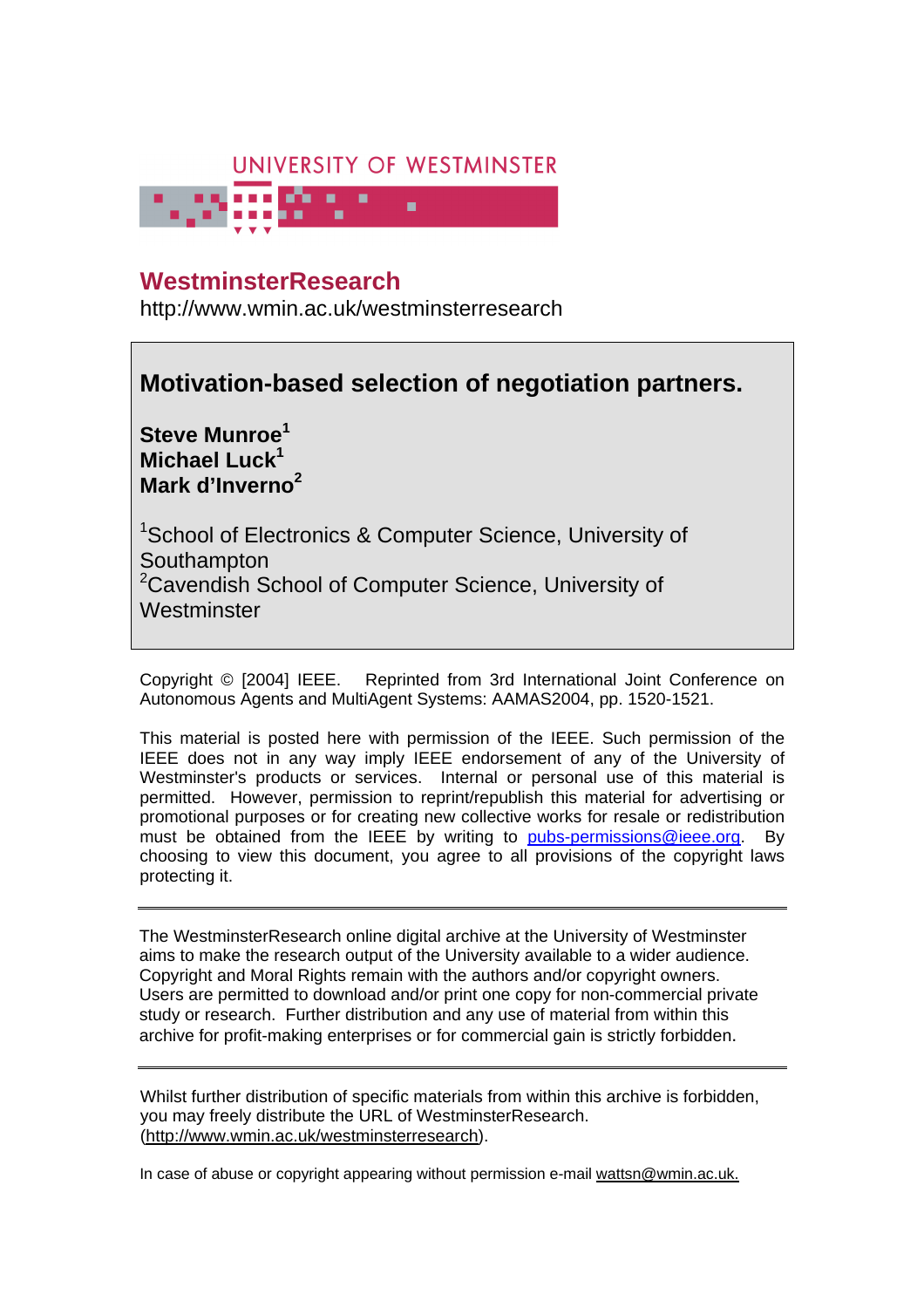### **Motivation-Based Selection of Negotiation Partners**

Steve Munroe, Michael Luck School of Electronics and Computer Science University of Southampton Southampton, UK  $\{\text{sim01r}, \text{mm1}\}$ @ecs.soton.ac.uk

#### **Abstract**

*Negotiation is key to resolving conflicts, allocating resources and establishing cooperation in systems of selfinterested agents. Often, an agent may have to select between different potential negotiation partners, and identifying which offers the best chance of a successful negotiation is a challenging task. However, poor selection of partners can result in failure or in inefficient outcomes. To that end, this paper describes a motivation-based mechanism to evaluate and select between negotiation candidates. This is achieved by a twofold process: first, acceptable candidates are identified using motivation-based* thresholds *on objective scoring measures; second, the importance of issues is considered, and expected performance measures are evaluated accordingly. The mechanism is described and empirically evaluated.*

#### **1. Introduction**

When entering a negotiation, the kinds of deals possible are affected by four main criteria: the negotiation protocol used; the strategies used by the participants; the available resources; and, the valuations placed on the resources by the participants. Much existing work examines the influences that protocols and strategies can have on negotiation outcomes (e.g. [2, 3]), but there is less work that details the effects of resource availability and valuation on the selection of negotiation partners and, as a consequence, the kinds of negotiation deals that are possible.

#### **1.1. Partner Selection for Negotiation**

Selecting a negotiation partner involves the consideration of several *issues* against which *candidates* may be measured, comparing their relative performance and selecting the best performing candidate. Exactly which issues are considered depends largely on the particular negotiation and the participants, with some common possibilities being *price*, *quality*, and the *speed of delivery* of the negotiation object by the candidate.

Mark d'Inverno Cavendish School of Computer Science University of Westminster London, UK dinverno@wmin.ac.uk

When evaluating the performance of agents on particular issues, it is common to use scoring functions, which offer a way to relate the performance of different agents over different issues. However, agents must typically cope with environments that impose dynamic constraints on the satisfaction of goals, which must be taken into account by the scoring function. For example, an agent with a large amount of money should score performance over an issue of price, say, differently from an agent with little money. Such considerations need a subjective approach in which the agent is able to rate the performance of another agent based on its current needs and constraints.

#### **1.2. Motivation and Dynamic Constraints**

One way to model the influence of agent attitudes and dynamically changing constraints on selection criteria (typically triggered by environmental circumstances) is through the use of *motivation*, which affects the choices and actions of agents [6, 4, 1]. Motivations have an associated *intensity* level, which is modified by the perception of motivationally important features of the environment, called *motivational cues*[5]. Motivations with higher intensities have greater influence over an agent's actions than those with lower intensities.

#### **2. Identification of Candidates**

Negotiation issues can typically be associated with a set of possible values which, during the course of a negotiation, may be assigned to the issue. Scoring the the expected performance of candidate negotiation partners involves forming expectations of the values a candidate will accept for a given issue, and then evaluating that value. However, this assumes that the issue will have a fixed importance to the agent so that the evaluation by the scoring function yields the same score for the same expected performance at different times. However, this is unrealistic in many agent applications, where changing resource constraints may mean that an issue may take on a greater or lesser level of importance over time.

Permission to make digital or hard copies of all or part of this work for personal or classroom use is granted without fee provided that copies are not made or distributed for profit or commercial advantage and that copies bear this notice and the full citation on the first page. To copy otherwise, to republish, to post on servers or to redistribute to lists, requires prior specific permission and/or a fee.

 AAMAS'04, July 19-23, 2004, New York, New York, USA. Copyright 2004 ACM 1-58113-864-4/04/0007...\$5.00